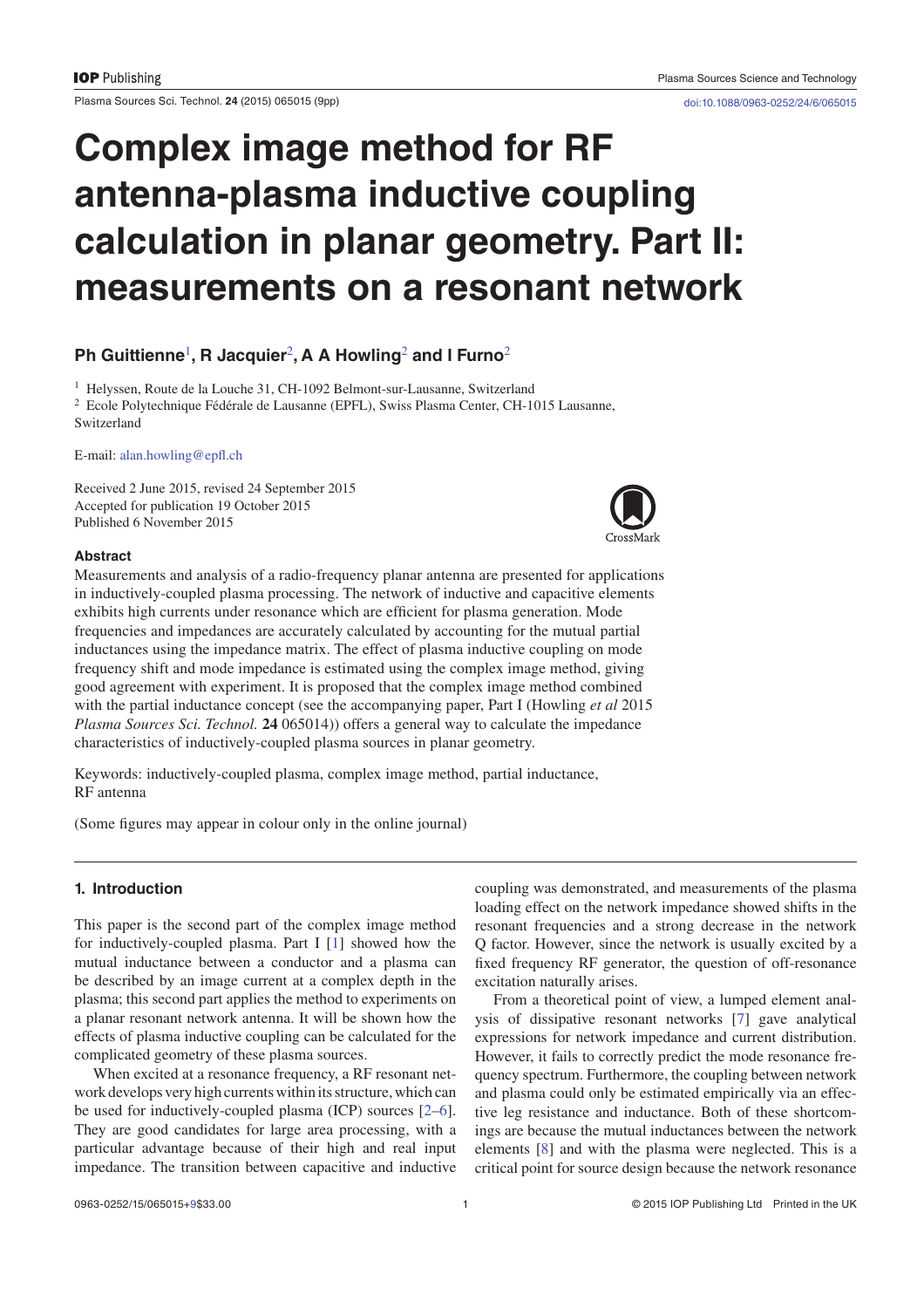spectrum must be accurately matched to the frequency of the RF generator (usually 13.56 MHz). The complex image method in Part I [1] will be used to calculate the plasma coupling in terms of plasma properties.

This paper is organized as follows: After describing the experimental setup in section 2, a matrix model for the antenna impedance is developed using mutual partial inductances in section 3. The complex image method from Part I [1] is used to calculate the mutual inductive coupling between the antenna and the plasma. The matrix model is compared with vacuum measurements of node voltages and antenna input impedance in section 4. Finally, plasma loading measurements for the antenna operating as an ICP source are interpreted using the complex image method in section 5 before concluding.

### **2. Experimental setup**

### 2.1. The antenna assembly

A schematic of the experimental setup used for this study is shown in figure 1. The network is made of  $N = 23$  identical tubular copper legs, overall length  $20 \text{ cm}$ , radius  $a = 0.3 \text{ cm}$ , with parallel axes spaced 2.5 cm apart. Accounting for the current path, the effective leg length is  $l_{\text{leg}} = 19.2 \text{ cm}$ . The legs are connected at both ends by stringers which consist of 2.6 nF ceramic capacitor assemblies with copper strip connectors  $l_{str} = 1.9$  cm long and  $w = 0.6$  cm wide. In figure 1(b), the antenna assembly is set in an open top metal housing with the axes of the antenna leg network  $h_{\text{screen}} = 5.5$  cm above the baseplate screen. The housing is filled with a polyimide foam dielectric to a level 0.6 cm above the leg axes, and the surface is protected by 0.3 cm thick glass. The RF input power is centrally connected at node  $A12$  in figure 1(a), with ground connections at extreme ends A1 and A23 (for modes *m*/2 odd), or B1 and B23 (for modes *m*/2 even) to ensure symmetrical power feeding. The whole system is placed inside a vacuum vessel and connected via 30 cm of 50  $\Omega$  cable inside the vacuum vessel (with 4 cm stubs to RF and in parallel to both ground connections) to a vacuum feedthrough.

The antenna is cooled by water flow through the leg tubes. The plasma volume above the antenna is closed by a slotted metal plate 5.5 cm above the glass surface which defines the electrode gap in figure 1(b). The plasma density was mapped using the ion saturated currents measured by an array of 15 Langmuir probes which traverse the antenna length through the slots which are perpendicular to the legs.

The RF characterization of the uncoupled (without plasma) antenna was performed by network analyser measurements of the antenna input impedance spectrum at the vacuum feedthrough, and by measurements of the network node voltages  $A_n$  and  $B_n$  with high impedance probes. The plasmacoupled network was electrically characterized by measuring its input impedance using a current/voltage/phase probe (Z-Scan™ [9] from Advanced Energy), at the same vacuum feedthrough, as a function of frequency for several modes. The same probe was used to measure the RF power delivered to the antenna.



grounded metal baseplate

**Figure 1.** The planar resonant network antenna assembly. (a) Top view, showing one configuration of the electrical connections;  $(b)$ side view from one end of the antenna. The antenna is 55 cm long and 20 cm wide. The other dimensions are given in the text.

The experimental parameters were 1 Pa pressure of argon with 50–500 W delivered power at 13.56 MHz for mode  $m = 6$ measurements; and also a frequency range from 10 to 23 MHz at 200W to excite modes  $m = 2, 4, 6, 8, 10$ .

#### 2.2. The antenna equivalent circuit

The antenna circuit in figure  $2$  is a balanced high-pass filter ladder network. This lumped element equivalent circuit is a valid approximation because the antenna dimensions are small compared to the wavelength of the RF excitation (22 m in vacuum at 13.56 MHz). The legs have self partial inductance *L*leg determined by their geometry (see appendix A), with a small resistance *R* estimated from their skin depth resistance in copper. The high-quality-factor capacitor assemblies *C* in the stringers have copper strips linking the legs, having self partial inductance  $L_{str}$  and resistance  $r$  given by the skin depth resistance plus the effective series resistance (ESR) of the capacitor assemblies.

Mutual partial inductance exists between parallel conductors, but not between orthogonal conductors. Therefore each leg has a mutual partial inductance only with the other legs  $M<sup>leg/leg</sup>$ , whereas each stringer has mutual partial inductance with the stringers in the same line  $M^{str/line}$ , and also with the stringers on the opposite side of the antenna *M*str/opp, as indicated in figure 2. This means that one impedance matrix can be defined for the legs, and another independently for the stringers. In this work, all of the inductances are partial inductances, therefore the subscript 'p' for 'partial' in Part I [1] is dropped here in Part II. Expressions for the mutual partial inductances used in this work are given in appendix A.

Throughout this work we consider high-pass networks as a specific example for plasma applications, although other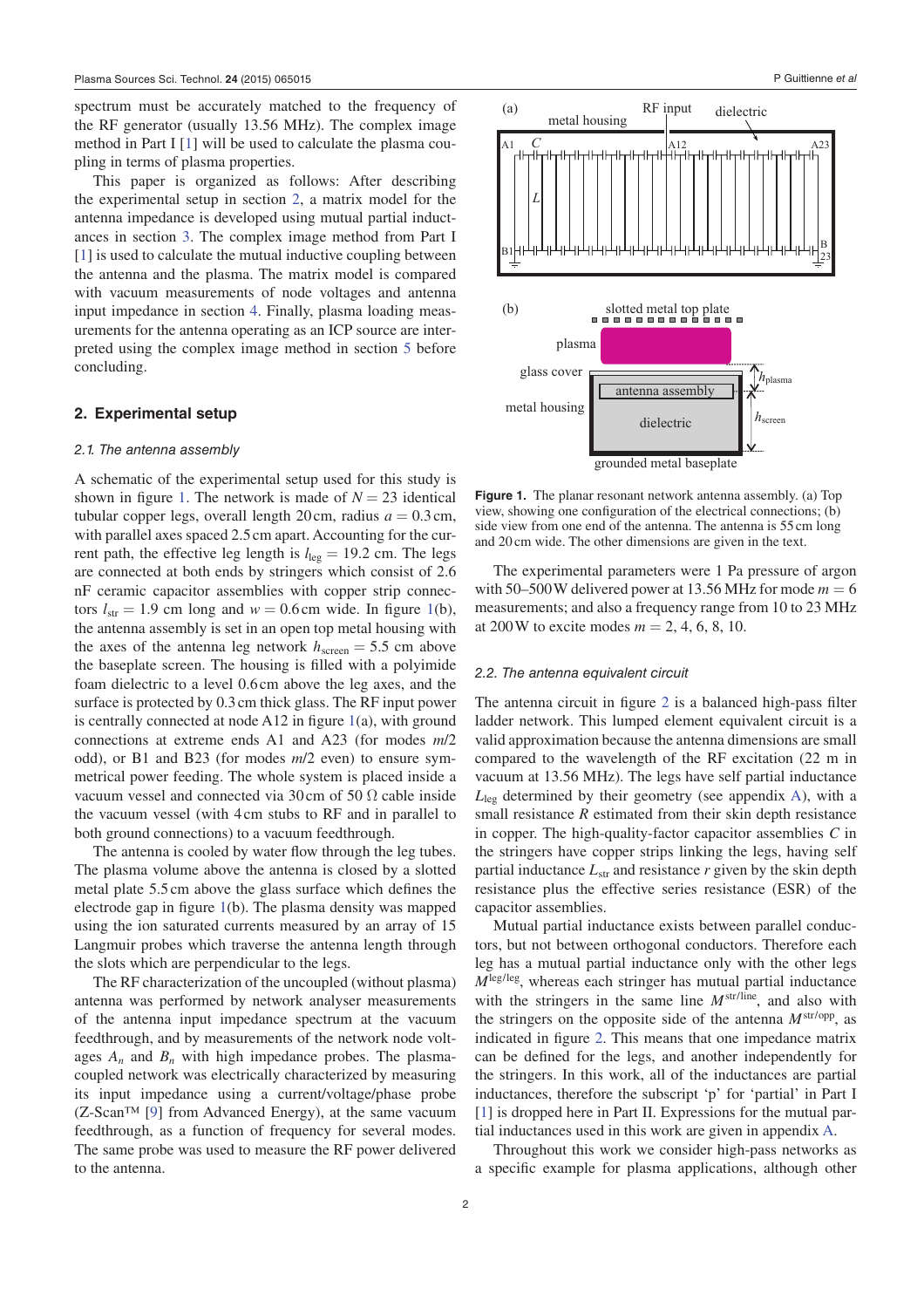

**Figure 2.** The antenna network of identical meshes  $\{..., n-1, n, n+1, ...\}$ , showing the leg self partial inductances  $L_{\text{leg}}$  with resistance *R*, linked by stringers with capacitors *C* and short connectors of self partial inductance *L*<sub>str</sub> with combined resistance *r*. The arrows represent coupling by mutual partial inductances.  $I_n$  are the leg currents,  $J_n$  and  $K_n$  are respectively the upper and lower stringer currents.  $S_n^J$  and  $S_n^K$ are the source currents, and  $A_n$  and  $B_n$  the voltages, at the upper and lower nodes, respectively. Only a few representative labels are shown for clarity.

resonant antenna configurations can also be envisaged (lowpass, hybrid, etc).

# **3. Matrix of partial inductances for plasma source network analysis**

In contrast to previous analyses of the planar resonant antenna [2, 7], the mutual partial inductances between all elements, including the metal baseplate and the plasma, are accounted for in this section. The resulting impedance matrix is used to calculate the input impedance of the antenna, and the distribution of currents and voltages for any symmetrical arrangement of RF power feeding and ground connections.

The values of the resistances and capacitances are independent of their position in the circuit of figure 2, whereas the net partial inductances of the legs and the stringers depend on their location in the network. This is because their inductive coupling is different according to the number, position and currents of their neighbours. For example, current  $I_q$  in leg  $q$ couples a magnetic flux  $M_{nq}^{\text{leg/leg}} I_q$  with leg *n*, where  $M_{nq}^{\text{leg/leg}}$  is their mutual partial inductance which is a purely geometrical quantity [1, 10, 11]. By the principle of superposition, this flux is independent of fields caused by other currents. The current  $I_q$  itself may be influenced by the circuit response to coupling with other circuits, but its flux coupled with leg  $n$  is always  $M_{nq}^{\text{leg/leg}}I_q$ , independent of fluxes produced elsewhere. The total flux coupled to leg  $n$ , due to currents in the legs, is therefore  $\sum_{q=1}^{N} M_{nq}^{\text{leg/leg}} I_q$ . Note that  $M_{nn}^{\text{leg/leg}} \equiv L_{\text{leg}}$  is the self partial inductance of a leg [10, 12]. In previous analytical work [7], all the  $M_{nq}^{\text{leg/leg}} = 0$  for  $n \neq q$ .

The combined effect of the inductive coupling of the antenna elements, the baseplate, and the plasma is therefore represented as in figure 3, using the results of Part I  $[1]$ .

Because the net partial inductance of each element depends on its position  $\{1, 2, \ldots n, \ldots N\}$  in the network, a matrix will be necessary to define the antenna impedance. An advantage of the partial inductance approach [10, 11] is that the impedance matrix of any network is built up from the mutual



**Figure 3.** Schematic of mutual inductive coupling for the same configuration of antenna, baseplate, and plasma as in figure  $1(b)$ . The network is coupled to its image currents in the baseplate screen, according to the method of images, by their mutual inductance **M**leg/screen. The network is also coupled to its image currents in the plasma, at a complex distance according to the complex image method (see Part I [1]), by their mutual inductance **M**leg/plasma. The white arrows represent the currents and image currents of the legs. The stringer couplings are not shown for clarity.

partial inductances between pairs of elements, which are easily calculated.

To define the impedance matrices, we first consider Ohm's law for the *n*th leg, with reference to figures 2 and 3, where currents are taken to be time harmonic. Applying the superposition principle for the screen- and plasma-coupled image currents,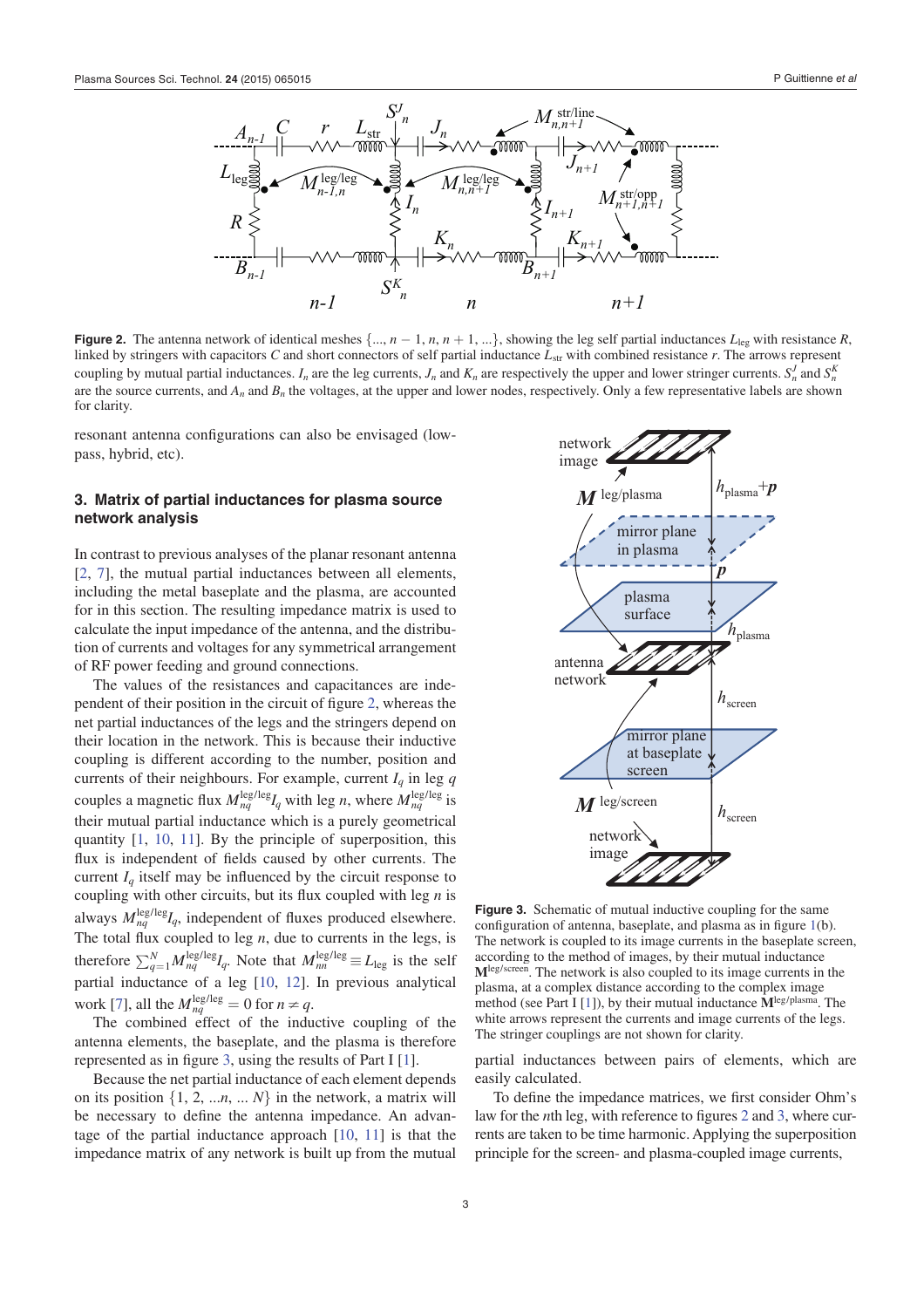$$
B_n - A_n = RI_n + j\omega \sum_{q=1}^{N} (M_{nq}^{\text{leg/leg}} - M_{nq}^{\text{leg/screen}} - M_{nq}^{\text{leg/plasma}})I_q,
$$
\n(1)

where  $j\omega M_{nq}^{\text{leg}/\text{plasma}}I_q$  is the voltage induced in leg *n* due to the image in the plasma of current  $I_q$  in leg  $q$ , and similarly for the baseplate.

Equivalently, Ohm's law in (1) can be expressed as a matrix equation for all the *N* legs using  $N \times N$  matrices for the impedances, and column vectors for the voltages and currents:

$$
\vec{B} - \vec{A} = \mathbf{R}\vec{I} + j\omega(\mathbf{M}^{\text{leg/leg}} - \mathbf{M}^{\text{leg/screen}} - \mathbf{M}^{\text{leg/plasma}})\vec{I},\qquad(2)
$$

where  $\mathbf{R} = R\mathbf{1}$  is the leg resistance multiplied by the  $N \times N$ identity matrix, and the mutual partial inductance matrices are given in appendix B. **M**leg/plasma is the mutual partial inductance matrix between the legs and their images in the plasma. The magnitude of mutual inductance decreases with distance, therefore higher order reflections (such as the image in the screen of the antenna image in the plasma) have been considered negligibly weak. Note that the method of images for perfect screens is valid for finite linear current segments, and we assume that this applies also to the complex image method. Experimentally, the influence of the baseplate screen was small but clearly observable, whereas the effect of the top plate (see figure  $1(b)$ ) was much smaller because the slots inhibited circulating image currents. Hence the top plate was neglected in the calculations of impedance matrices.

From (2), the impedance matrix of the antenna legs is directly

$$
\mathbf{Z}_{\text{leg}} = R1 + j\omega(\mathbf{M}^{\text{leg/leg}} - \mathbf{M}^{\text{leg/screen}} - \mathbf{M}^{\text{leg/plasma}}). \quad (3)
$$

The stringer impedance matrix  $\mathbf{Z}_{str}$  is derived similarly in appendix B.

The required solutions for the antenna electrical properties are found using Kirchoff's laws, similarly to the analytical solution in [7], except that now matrix equations are used because of the mutual inductance terms. The matrix solution is derived in appendix B, where the antenna currents, voltages, and input impedance are determined in terms of the impedance matrices  $\mathbf{Z}_{\text{leg}}$  and  $\mathbf{Z}_{\text{str}}$ , along with the source current vectors  $\mathbf{S}^{\text{J}}$ and  $S<sup>K</sup>$ . For example, the leg current distribution is given by:

$$
\vec{I} = (\mathbf{U}\mathbf{Z}_{\text{str}}^{-1}\mathbf{U}^T\mathbf{Z}_{\text{leg}} + 2\mathbf{1})^{-1}(\vec{S}^K - \vec{S}^J),\tag{4}
$$

where the matrix  **is defined in appendix**  $**B**$ **, and the antenna** input impedance is

$$
Z_{\rm in} = A_{\rm RFnode} / S_{\rm RFnode}^J,\tag{5}
$$

where  $n = 'R$ Fnode' refers to the node of the RF input connection, which was  $n = 12$  for all experiments presented here. Although the matrix solution can be written down, the values must be calculated by computer because of the difficulty of matrix inversion. The complex image method thus provides a practical way to calculate inductive plasma coupling of even very complicated antenna networks which would be prohibitively difficult using the transformer model  $[1, 13, 14]$ . The



**Figure 4.** Voltage distribution  $A_n$  for a  $m = 6$  mode on the 23-leg network. Experimental measurements ('exp') are compared with the matrix model for mutual inductances ('mod'), and with the analytical solution ('anl') calculated using [7]. The RF input was at  $n = 12$  and ground connections at  $n = 8$  and 16 for this figure.

results of the plasma coupling model will be compared with experiments in section 5.

# **4. Experimental results and comparison with theory for the antenna in vacuum**

The validity of the mutual partial inductance model is first verified by comparison with experiments for the antenna system with baseplate, in vacuum (no plasma).

# 4.1. Voltage distribution for the network modes

Comparison of voltage node measurements with the mutual inductance solution for antenna voltages shows excellent agreement in figure 4. The solution given by the analytical approach from [7] is not as accurate, but nevertheless shows that the mode structure on the antenna is not strongly perturbed by the mutual inductance between antenna elements and the screen. When the excitation frequency is off resonance, the distortion of the voltage distribution is also reproduced in detail by the mutual inductance matrix model, see figure 5.

#### 4.2. Prediction of the mode frequencies without plasma

The strong effect of mutual inductance is more clearly seen when the measured mode frequencies are compared with the matrix and analytical models in figure 6. The introduction of the mutual inductances is clearly necessary [8] to obtain good agreement with experiment, and this was lacking in previous papers on resonant network antennas [2, 3, 5, 7]. Accounting for the mutual inductances, the impedance spectrum is accurately reproduced for any configuration of the ground return connections. The effect of the mutual inductances is to 'compress' the range of mode frequencies, with the result that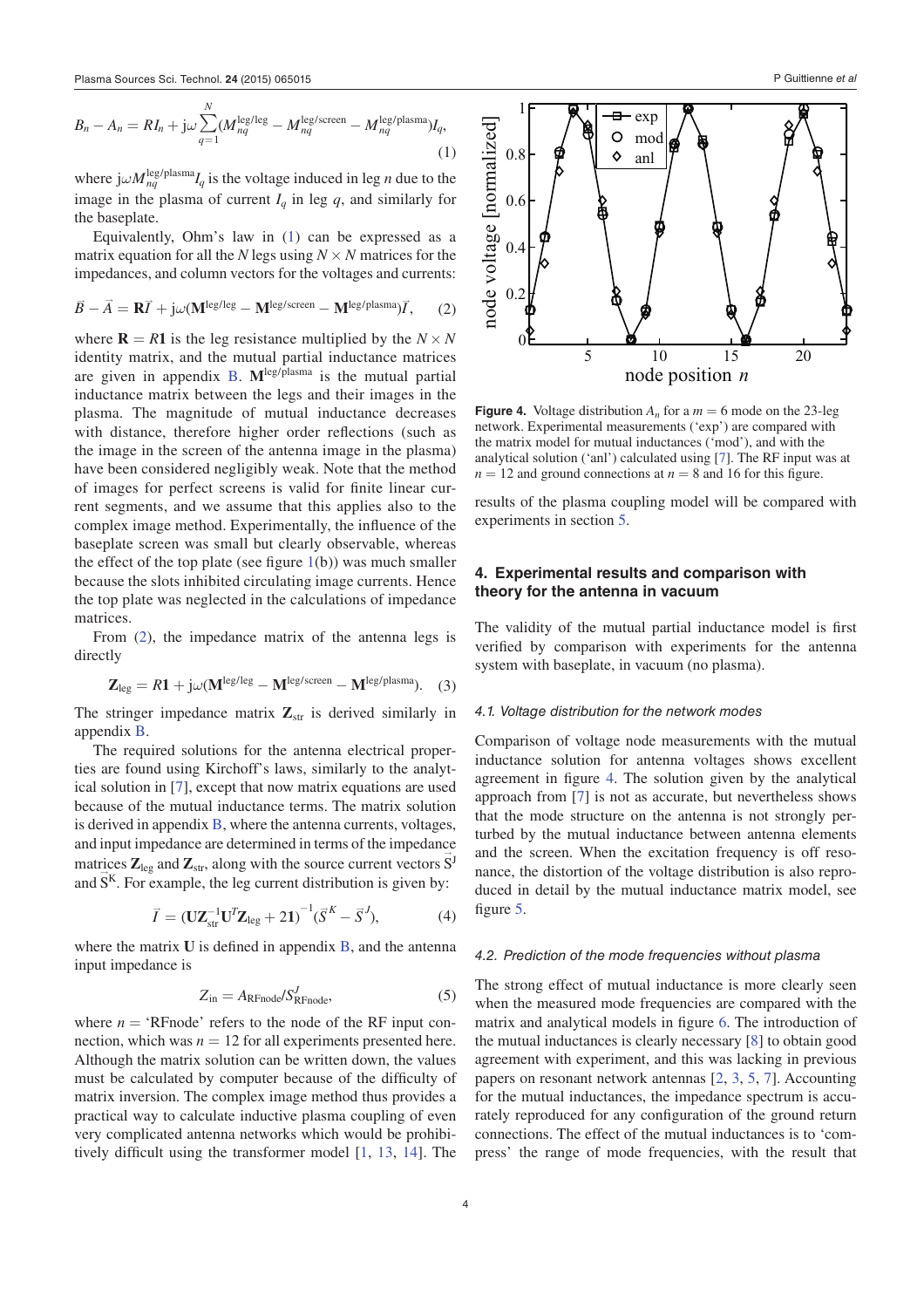

**Figure 5.** Comparison of measured and matrix-calculated node voltage distributions,  $A_n$ , for a  $m = 8$  mode (a) below, (b) at, and (c) above resonance frequency  $f_0 = 11.84 \text{ MHz}$ in vacuum. RF voltage amplitudes are normalized to the RF input voltage at the central node *A*12. To exaggerate the voltage asymmetry, only a single ground node connection was used, at node  $n = 9$ . The corresponding frequencies are shown in the bottom figure relative to the mode impedance measurement near resonance.

the frequencies of intermediate mode numbers  $m = 5$ , 6 are almost unaffected by the mutual inductive coupling.

This excellent agreement with experimental results lends confidence to the matrix model for mutual inductive coupling between the antenna elements and with the screen. In the following sections, this approach is consequently extended to include plasma inductive coupling, using the plasma-antenna



**Figure 6.** Measurement of the network resonance frequencies  $(\times)$ compared with the matrix model (o) for mutual inductance, and with an analytical model  $(\Diamond)$  [7], all without plasma.

mutual inductance calculated by the complex image method [1].

# **5. Experimental results and comparison with theory for plasma coupling to the antenna**

Figure 7(a) shows the antenna input impedance spectra measured at the vacuum feedthrough for modes  $m = 2, 4, 6, 8$ , 10 in vacuum and also with plasma. The plasma experiments were carried out using a variable frequency RF generator for a nominal constant delivered power of 200 W. Due to the practical difficulty of maintaining the desired RF delivered power and matching for strongly off-resonance conditions, the plasma measurements were made across each mode resonance for a limited phase range of  $-\pi/4$  to  $+\pi/4$  radians.

Figure 7(b) shows calculations of the corresponding input impedance mode spectra using the mutual partial inductance matrix model. The calculated impedance values have been transformed through 30 cm of 50  $\Omega$  transmission line to compare with the experimental measurements (with 4 cm stubs to RF and in parallel to both ground connections). For the vacuum impedance spectra, the calculations of section 3 are in good agreement with the measured mode frequencies, as already mentioned in section 4.2, and also with the impedance magnitudes and resonance widths. Furthermore, figures  $7(a)$ and (b) also show reasonably good agreement for the frequency shifts and strong reductions in input impedance in the presence of plasma loading of the antenna.

The plasma coupling with the antenna in figure  $7(b)$  was calculated using the complex image model [1] according to section 3. Only the dominant coupling with the leg mutual inductances was considered for the plasma coupling since the stringer coupling is much smaller. Inductive plasma coupling was therefore entirely described by **M**leg/plasma, which depends on geometrical dimensions and the complex plasma skin depth **p**, defined by the electron density and the electronneutral collision frequency [1], as follows: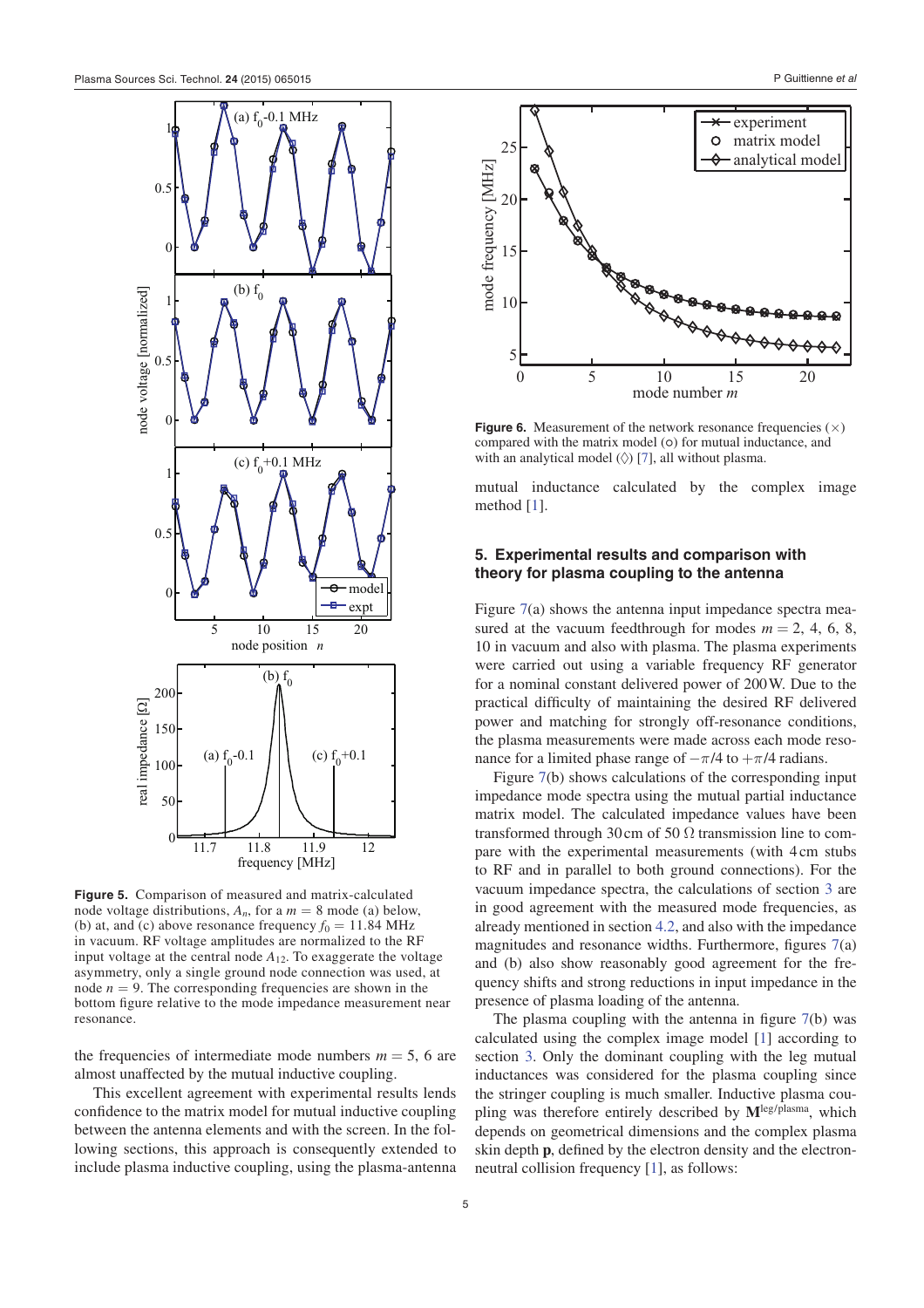

**Figure 7.** (a) Measurements of the mode impedance spectra in vacuum and with plasma (shown by points). (b) Calculations of the mode impedance spectra using the impedance matrix model. The mutual partial inductance due to plasma coupling with the antenna was estimated using the complex image model [1]. Nominal experimental parameters were argon pressure 1 Pa and 200 W delivered power.

- (i) The distance between the antenna leg axes and the plasma/ sheath boundary,  $h_{\text{plasma}} = 1.2 \text{ cm}$ , was chosen according to 0.9 cm from the leg axes to the glass top surface (figure  $1(b)$ ), plus an estimated 0.3 cm for the sheath width (corresponding to about four Debye lengths for the undriven sheath in these plasma conditions [15]).
- (ii) The argon pressure determines the electron-neutral collision frequency  $\nu_{\rm m}$  [rad/s]  $\approx 2.6 \cdot 10^7 \cdot p$  [Pa] for typical electron temperature in these plasma conditions [15]. A value of 1.3 Pa, instead of the nominal pressure of 1 Pa, was found to give the best fit and was used for all calculations in this work. Since the RF frequency and pressure were constant in figure 7, the collisionality  $\nu_{\rm m}/\omega \sim 0.4$ .
- (iii) The line-averaged plasma density was estimated by microwave interferometry [2] to be approximately  $3 \cdot 10^{16}$  m<sup>-3</sup> for 200 W delivered power. The plasma densities for the different modes were then estimated according to the relative ion saturated currents of the Langmuir probes, assuming that the electron temperature remained in a narrow range as could be expected by consideration of particle balance [15]. For  $m = \{2, 4, 6, 8, 10\},\$  $n_e \approx \{2.3, 3.8, 4.6, 4.6, 3.0\} \cdot 10^{16} \,\mathrm{m}^{-3}$ . These values were used for the model calculations.

The Langmuir probes typically measured a dome pro file with approximately a  $50\%$  drop in plasma density from the centre to the antenna edges [2]. Using the model, only a very small influence of different profiles of plasma density was found on the frequency shifts and mode impedances. We attribute this to the spatial averaging effect of mutual inductances across all the bars. The typical measured density profile was used for all model calculations in this work.

The mode frequency shifts and the impedance magnitudes from figures  $7(a)$  and (b) are compared in figure 8. The complex image method gives good agreement for the effect of plasma inductive coupling for all five modes simultaneously, using only the three parameters listed above which correspond to physically reasonable values of experimental parameters.

#### 5.1. Dependence of mode frequency and impedance amplitude on the plasma density

Figure 9 compares the measurements of (a) mode frequency shift and (b) impedance magnitude, with calculations using the complex image mutual partial inductance model, similarly to  $figure 8$ except that now the dependent variable is the plasma density for a single mode  $m = 6$ . Again, the agreement between experiment and model is good for both the frequency shift and the impedance magnitude, using the same parameters as for figure 7, namely the pressure, electron density, and plasma distance.

The model results are extrapolated to the limit of low plasma density which corresponds to vacuum. The limit of high plasma density for the calculated values of frequency shift and antenna impedance were compared with experiment by replacing the plasma by a metal plate at the estimated plasma interface distance of 1.2 cm from the antenna. This distance was initially deduced from fitting the impedance spectra for plasma in figure 7. As shown by the low- and highdensity asymptotes in figures  $9(a)$  and (b), the values measured respectively in vacuum, or with a metal plate, are reasonably consistent with the complex image model. The measured plasma density increased by one order of magnitude, from  $8 \cdot 10^{15} \,\mathrm{m}^{-3}$  to 9  $\cdot 10^{16} \,\mathrm{m}^{-3}$  for the RF power range 50–500 W, but as can be seen in figure  $9(a)$ , the measured frequency shift never approached that for a perfect screen, because the electron density would have to be unreasonably high for the plasma conductivity to behave as a metal conductor  $(\sigma \sim 10^6 \text{ S m}^{-1} \text{ for stainless steel}).$ 

The calculated range of real skin depth in figure 9 was from 6 cm (at 50 W) to 2 cm (at 500 W). 50 W was the lowest power for which the plasma makes the transition to the H-mode, and the associated skin depth is approximately equal to the electrode gap 5.5 cm. For 500 W, the small skin depth means that the power deposition now occurs close to the dielectric surface. Interestingly, there is a minimum in the impedance which corresponds to an optimum power transfer efficiency [5]. This minimum occurs because the vacuum limit (no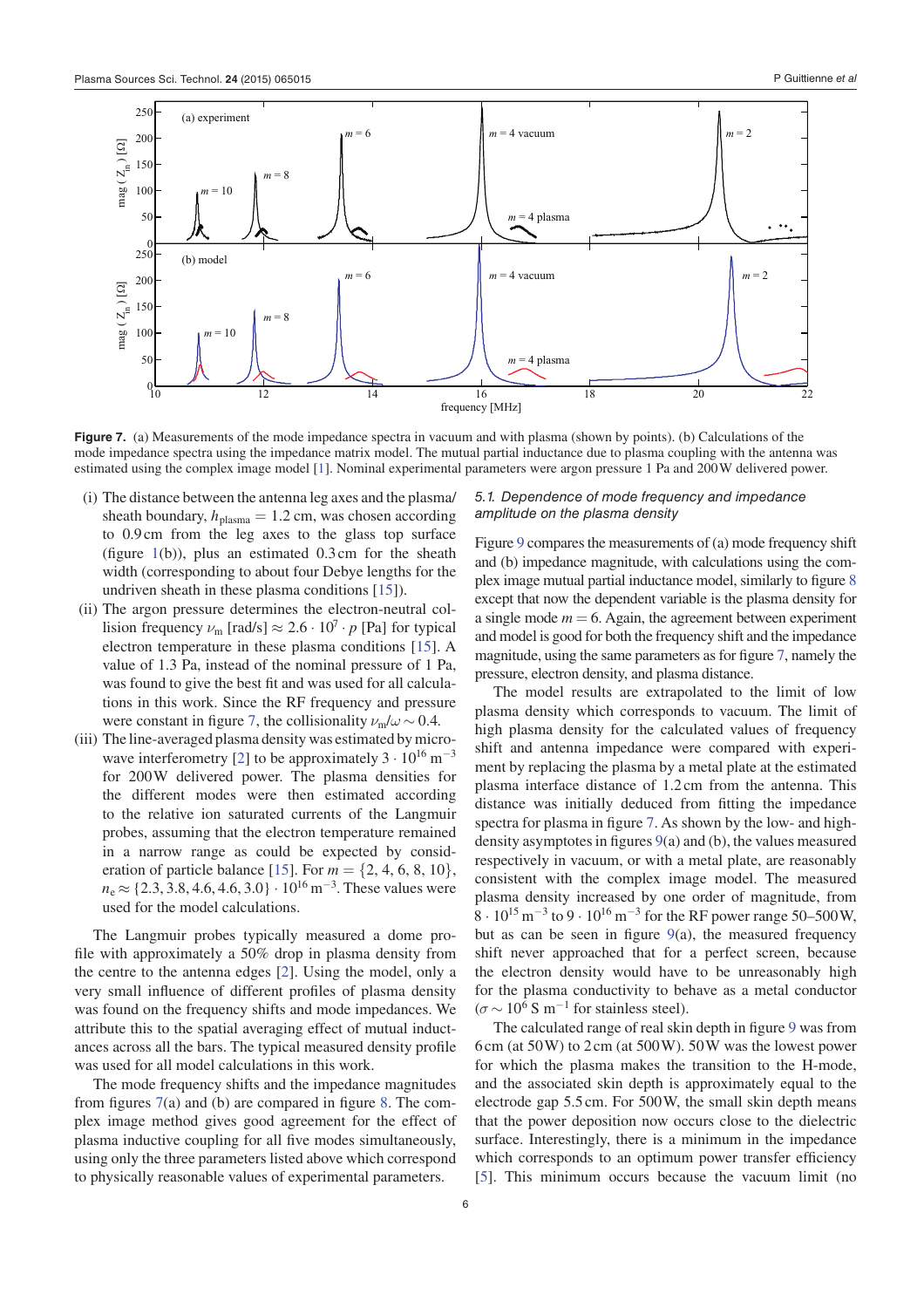

**Figure 8.** Comparison of model and experimental measurement for (a) the mode frequency shift due to plasma coupling, and (b) the impedance values, at resonance, in vacuum and with plasma. The data are taken from figures  $7(a)$  and (b).

plasma) and the infinite conductivity limit (screen) both imply no dissipation, i.e. no power transfer to a plasma.

### **6. Conclusions**

The complex image method of Part I [1], combined with a matrix solution for the mutual partial inductances, has been used to calculate inductive plasma coupling to a planar resonant network antenna. This model provides a good agreement to the measured antenna impedance frequency spectrum for a range of mode resonances and plasma densities. The complex image method and mutual partial inductance approach can therefore be used to design even complicated structures for planar inductively-coupled plasma sources by accounting for the effect of plasma coupling on the source network.

#### **Acknowledgments**

We thank Dr C Hollenstein for many useful comments, and Drs J Larrieu and P Fayet of Tetra Pak SA, Romont, Switzerland, for their advice and support. The development of the plasma source was supported by the Swiss Commission for Technology and Innovation grant no. CTI 14693.1 PFIW-IW.



**Figure 9.** Comparison of model and measurement for (a) the mode frequency shift due to plasma coupling, and (b) the antenna input impedance at mode resonance with plasma. The *x*-axis is represented in terms of electron density  $n_e$ , the real part  $\delta$  of the plasma skin depth, and the real part of the plasma electrical conductivity  $\sigma_{\text{pl}}$  [1]. The measured and calculated asymptotes for the limits of low plasma density (vacuum) and high plasma density (perfectly-conducting screen) are shown by horizontal lines. The input RF powers for the eight experiment points were {50, 80, 100, 150, 200, 300, 400, 500} W, in order of increasing electron density. Mode  $m = 6$ , argon pressure 1 Pa.

# **Appendix A. Expressions for mutual partial inductance**

General expressions are given by Paul [10] and Grover [12]. Figure  $A1$  shows the simplest geometry which is sufficient to describe all of the mutual partial inductances used in this work. The leg tubes, stringer strips, and their images, are replaced by filaments coincident with their axis. The mutual partial inductance of the filament pair in figure A1 is

$$
M = \frac{\mu_0}{4\pi} \left[ \alpha \sinh^{-1} \frac{\alpha}{d} - 2\beta \sinh^{-1} \frac{\beta}{d} + s \sinh^{-1} \frac{s}{d} - \sqrt{\alpha^2 + d^2} + 2\sqrt{\beta^2 + d^2} - \sqrt{s^2 + d^2} \right],
$$
 (A.1)

where  $\alpha = 2l + s$ ,  $\beta = l + s$ , inductances are in henries, and lengths in meters. This gives a good approximation for separation *d* much larger than the conductor cross-section width.

Simpler approximations of (A.1) can be found in special cases [10, 12] such as parallel filaments with no offset  $(s = -l)$ in figure  $A1$ ), for which the mutual partial inductance is  $M \approx \frac{\mu_0}{2\pi} l \left[ \ln(l/h) - 1 \right]$ , where  $2h = d \ll l$ . This is the approxi- $\frac{2\pi}{100}$  mation used for parallel wires in Part I [1].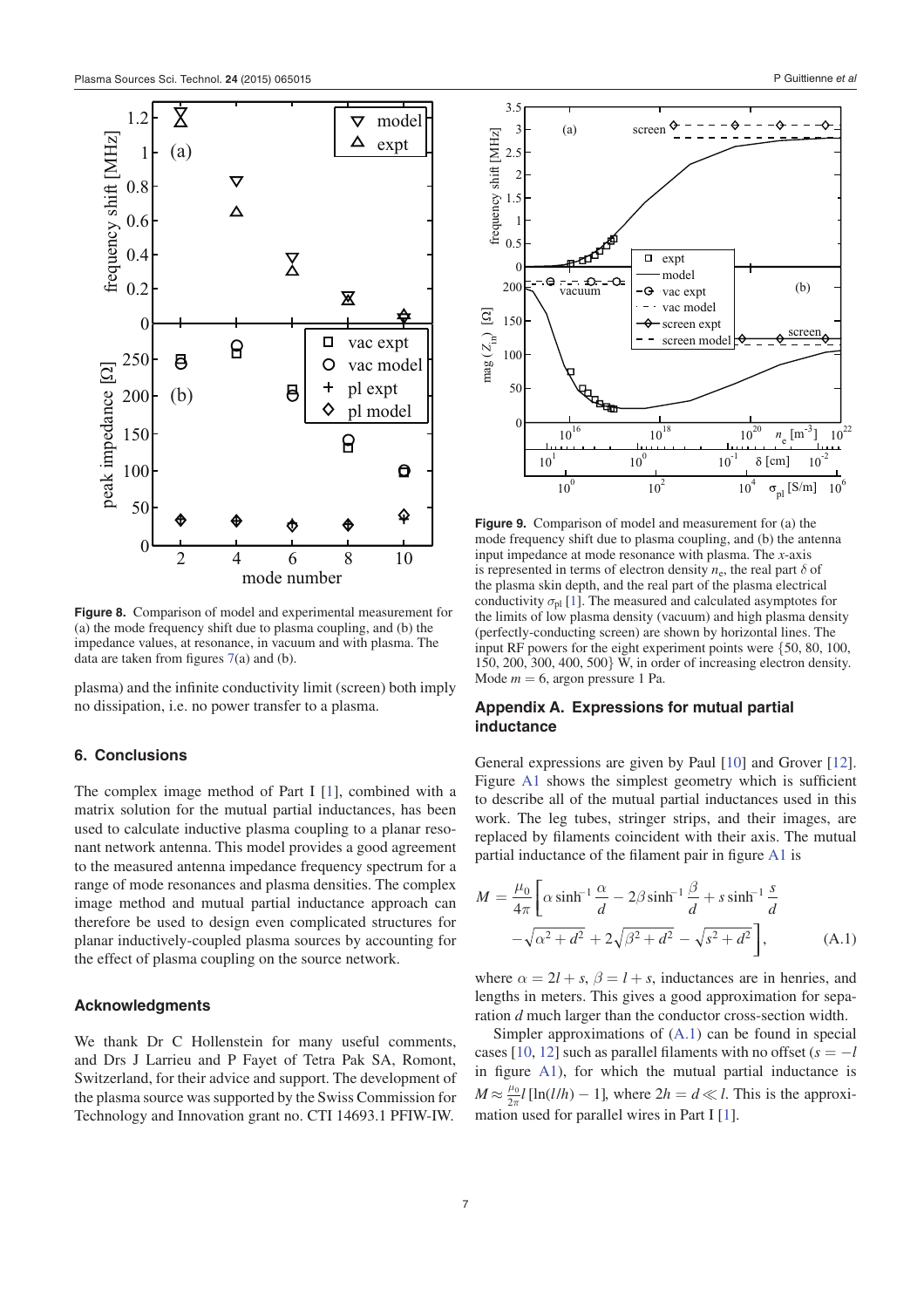**Figure A1.** Geometry of parallel, offset filaments of equal length *l*, distance *d* apart and offset by *s*, for calculation of the mutual partial inductances.

Self partial inductance, which is a special case of mutual partial inductance [10, 12], depends on the form of the conductor cross-section: For the cylindrical legs,  $L_{\text{leg}} \approx \frac{\mu_0}{2\pi} l_{\text{leg}} [\ln(2l_{\text{leg}}/a) - 1]$  as used in Part I [1]; for a stringer strip,  $L_{\rm str} \approx \frac{\mu_0}{2\pi} l_{\rm str} \left[ \ln(2l_{\rm str}/w) + \frac{1}{2} \right]$  $\frac{1}{\pi}l_{\rm str} \left[ \ln(2l_{\rm str}/w) + \frac{1}{2} \right]$  was used [8, 12].

# **Appendix B. Impedance matrix calculations**

With reference to figure 2, the antenna node voltages, leg currents, stringer currents, and source currents are respectively written as column vectors:

$$
\vec{A} = \begin{pmatrix} A_1 \\ A_2 \\ \vdots \\ A_N \end{pmatrix}, \quad \vec{I} = \begin{pmatrix} I_1 \\ I_2 \\ \vdots \\ I_N \end{pmatrix}, \quad \vec{J} = \begin{pmatrix} J_1 \\ J_2 \\ \vdots \\ J_N \end{pmatrix}, \quad \vec{S}^J = \begin{pmatrix} S_1^J \\ S_2^J \\ \vdots \\ S_N^J \end{pmatrix}, \quad (B.1)
$$

and similarly for node voltages  $\vec{B}$ , stringer currents  $\vec{K}$ , and source currents  $S<sup>K</sup>$ . For consistent numbering, the stringer currents  $\vec{J}$  and  $\vec{K}$  are extended to *N* values by setting very large values for the impedance of the  $N<sup>th</sup>$  stringers, which effectively sets  $J_N = 0$  and  $K_N = 0$  as required by the boundary conditions.

Current conservation at the network nodes (see figure 2) is:

$$
J_n = J_{n-1} + I_n + S_n^J,
$$
 (B.2)

$$
K_n = K_{n-1} - I_n + S_n^K,
$$
 (B.3)

where the source currents are included. Introducing the lower shift matrix **U***L*, which has ones on the subdiagonal and zeroes elsewhere, and writing  $U = 1 - U_L$ , current conservation expressed in matrix form becomes:

$$
\mathbf{U}\vec{J} = \vec{I} + \vec{S}^J,\tag{B.4}
$$

$$
\mathbf{U}\vec{K} = -\vec{I} + \vec{S}^K. \tag{B.5}
$$

Ohm's law for the legs in matrix form, using (2) and (3) is

$$
\vec{B} - \vec{A} = \mathbf{Z}_{\text{leg}} \vec{I}, \tag{B.6}
$$

where  $\mathbf{Z}_{\text{leg}} = R\mathbf{1} + j\omega \mathbf{M}$ , using **M** for the combined mutual partial inductance matrix for the legs, accounting for image currents in the screen and plasma, so that

$$
\mathbf{M} = \begin{pmatrix} L_{\text{leg}} & M_{12} & \cdots & M_{1N} \\ M_{21} & L_{\text{leg}} & \cdots & M_{2N} \\ \vdots & \vdots & \ddots & \vdots \\ M_{N1} & M_{N2} & \cdots & L_{\text{leg}} \end{pmatrix},
$$
(B.7)

where 
$$
M_{nq} = M_{qn} = M_{nq}^{\text{leg/leg}} - M_{nq}^{\text{leg/screen}} - M_{nq}^{\text{leg/plasma}}
$$
, for  $n \neq q$ .

Ohm's law for the stringers is more complicated than for the legs because of the contribution from the in-line stringers as well as from the opposing stringers. It can be written as

$$
A_n - A_{n+1} = \left(r + \frac{1}{j\omega C}\right)J_n + j\omega \sum_{q=1}^N M^{\text{line}}J_q + j\omega \sum_{q=1}^N M^{\text{opp}}K_q,
$$
\n(B.8)

$$
B_n - B_{n+1} = \left(r + \frac{1}{j\omega C}\right)K_n + j\omega \sum_{q=1}^N M^{\text{line}}K_q + j\omega \sum_{q=1}^N M^{\text{opp}}J_q,
$$
\n(B.9)

where *M*<sup>line</sup> represents the combined mutual partial inductance matrix for the in-line stringers, subtracting the mutual partial inductances for image currents in the screen and plasma, and similarly for  $M^{\text{opp}}$  regarding the opposing stringers. Recognising that the upper shift matrix is the transposition of the lower shift matrix, Ohm's law in matrix form for the stringers is:

$$
\mathbf{U}^T \vec{A} = \left[ \left( r + \frac{1}{j\omega C} \right) + j\omega \mathbf{M}^{\text{line}} \right] \vec{J} + j\omega \mathbf{M}^{\text{opp}} \vec{K}, \tag{B.10}
$$

$$
\mathbf{U}^T \vec{B} = \left[ \left( r + \frac{1}{j\omega C} \right) + j\omega \mathbf{M}^{\text{line}} \right] \vec{K} + j\omega \mathbf{M}^{\text{opp}} \vec{J}, \tag{B.11}
$$

whose difference gives

$$
\mathbf{U}^T(\vec{B} - \vec{A}) = \mathbf{Z}_{str}(\vec{K} - \vec{J}), \tag{B.12}
$$

where we define a stringer impedance matrix as  $\mathbf{Z}_{str} =$  $r + \frac{1}{\mathrm{j}\omega C}$ ) $1 + \mathrm{j}\omega (\mathbf{M}^\mathrm{line} - \mathbf{M})$ 1  $(r + \frac{1}{j\omega C})\mathbf{1} + j\omega(\mathbf{M}^{\text{line}} - \mathbf{M}^{\text{opp}}).$ 

We now proceed to solve for the leg current vector  $\vec{I}$ , first by eliminating the node voltage difference using (B.6) and (B.12) to give

$$
\mathbf{U}^T \mathbf{Z}_{\text{leg}} \vec{I} = \mathbf{Z}_{\text{str}} (\vec{K} - \vec{J}), \tag{B.13}
$$

and then using (B.5) minus (B.4) to eliminate the stringer current difference in  $(B.13)$ , to finally obtain:

$$
\vec{I} = (\mathbf{U}\mathbf{Z}_{\text{str}}^{-1}\mathbf{U}^T\mathbf{Z}_{\text{leg}} + 2\mathbf{1})^{-1}(\vec{S}^K - \vec{S}^J). \tag{B.14}
$$

This defines the leg currents in terms of the network impedances and the source currents, which are known for symmetrical connections, or for a single ground connection.

The node voltages are found by adding the two pairs (B.4),  $(B.5)$  and  $(B.10)$ ,  $(B.11)$ , and using  $(B.6)$  to give:

$$
\vec{A} = \frac{1}{2} [(\mathbf{U}^T)^{-1} \mathbf{Z}_{str} \mathbf{U}^{-1} (\vec{S}^K + \vec{S}^J) + \mathbf{Z}_{leg} \vec{I}], \quad (B.15)
$$

$$
\vec{B} = \frac{1}{2} \left[ (\mathbf{U}^T)^{-1} \mathbf{Z}_{str} \mathbf{U}^{-1} (\vec{S}^K + \vec{S}^J) - \mathbf{Z}_{leg} \vec{I} \right]. \tag{B.16}
$$

The matrices  $U$ ,  $Z_{\text{leg}}$ ,  $Z_{\text{str}}$ , and their combinations, are always invertible and give physically-reasonable values for the